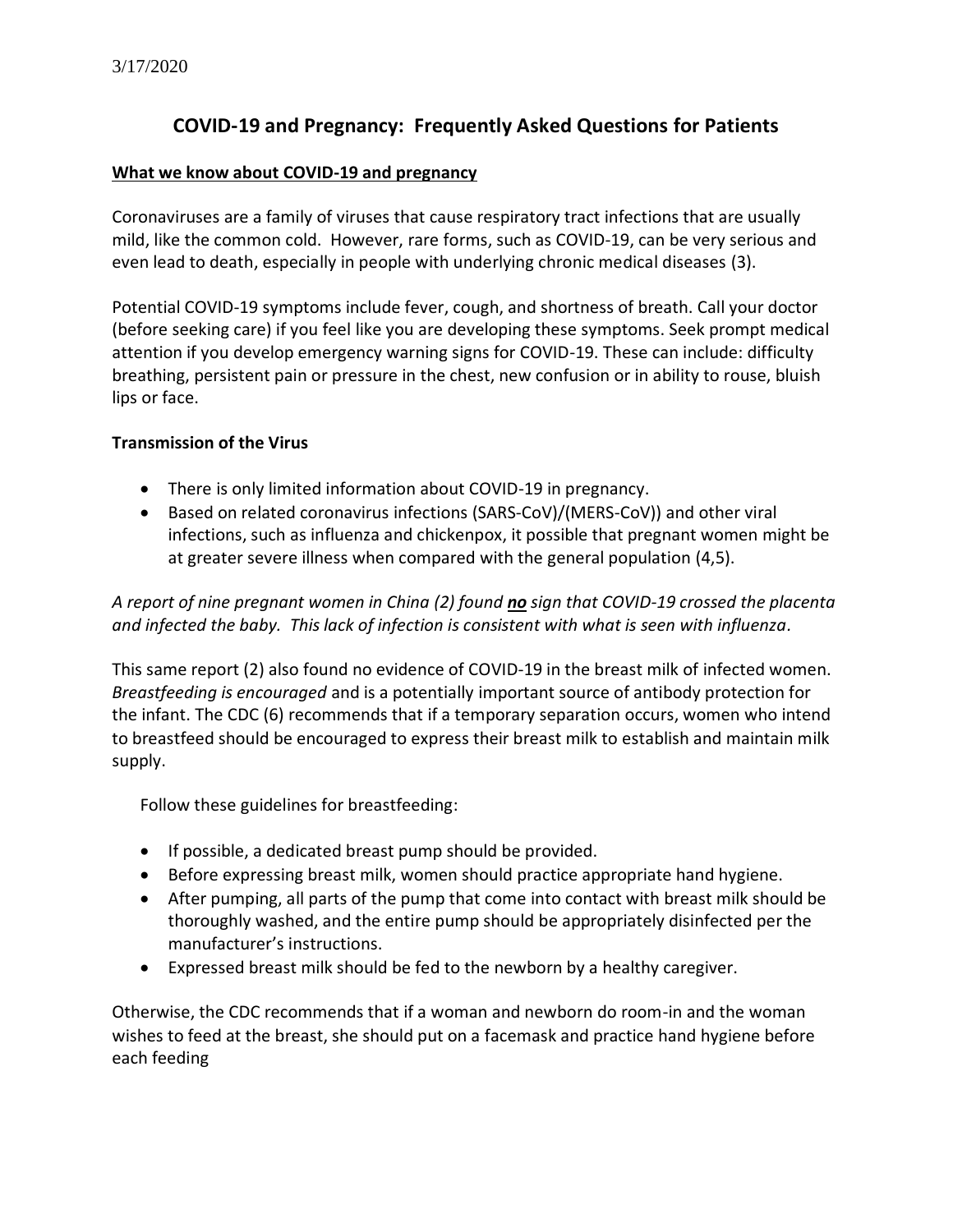## **What we do not know about COVID-19**

Right now, we don't have much information about the complications associated with having COVID-19 early in pregnancy (first and second trimesters). Specifically, we don't know anything about the risk of miscarriage or congenital anomalies. Information from the SARS epidemic (7) is reassuring and suggests no increased risk of fetal loss or congenital anomalies associated with infection early in pregnancy.

Preterm delivery has been reported among infants born to women positive for COVID-19 during pregnancy but not all of them were due to maternal infection. All of the infants in this single report were clinically well, and no neonatal deaths were reported (2).

Infants have been born preterm and/or small even at the due date to women with serious illness due to coronavirus infections, including SARS-CoV and MERS-CoV, during pregnancy (4, 5).

## **What can you do?**

Pregnant women should do the same things everyone does to prevent COVID 19 (9):

- Frequent handwashing with soap and water scrub for at least 20 seconds
- Social distancing
- Stay away from sick people
- Stay home if sick
- Cover coughs and sneezes
- Clean and disinfect frequently used surface areas
- Minimize touching your face, eyes, nose, mouth

Human coronaviruses most commonly spread from an infected person to others through a variety of means, such as airborne droplets from coughing and sneezing; close personal contact, including touching and shaking hands; and touching one's nose, mouth, or eyes before washing one's hands. It is currently unknown if the virus can be spread through semen or sexual intercourse (8).

## **References**

1. Lei D WC, Li C, Fang C, Yang W, Cheng B, Wei M, Xu X, Yang H, Wang S, Fan C. . Clinical characteristics of pregnancy with the 2019 novel coronavirus disease (COVID-19) infection. Chinese Journal Perinatal Medicine 2020;23(3).

2. Chen H GJ, Wang C, Luo F, Yu X, Zhang W, Li J, Zhao D, Xu D, Gong Q, Liao J, Yang H, Hou W, Zhang Y. Clinical characteristics and intrauterine vertical transmission potential of COVID-19 infection in nine pregnant women: a retrospective review of medical records. Lancet 2020;395(10226):809-15.

3. Rasmussen SA, Smulian JC, Lednicky JA, Wen TS, Jamieson DJ. Coronavirus Disease 2019 (COVID-19) and Pregnancy: What obstetricians need to know. Am J Obstet Gynecol 2020 Feb 24.